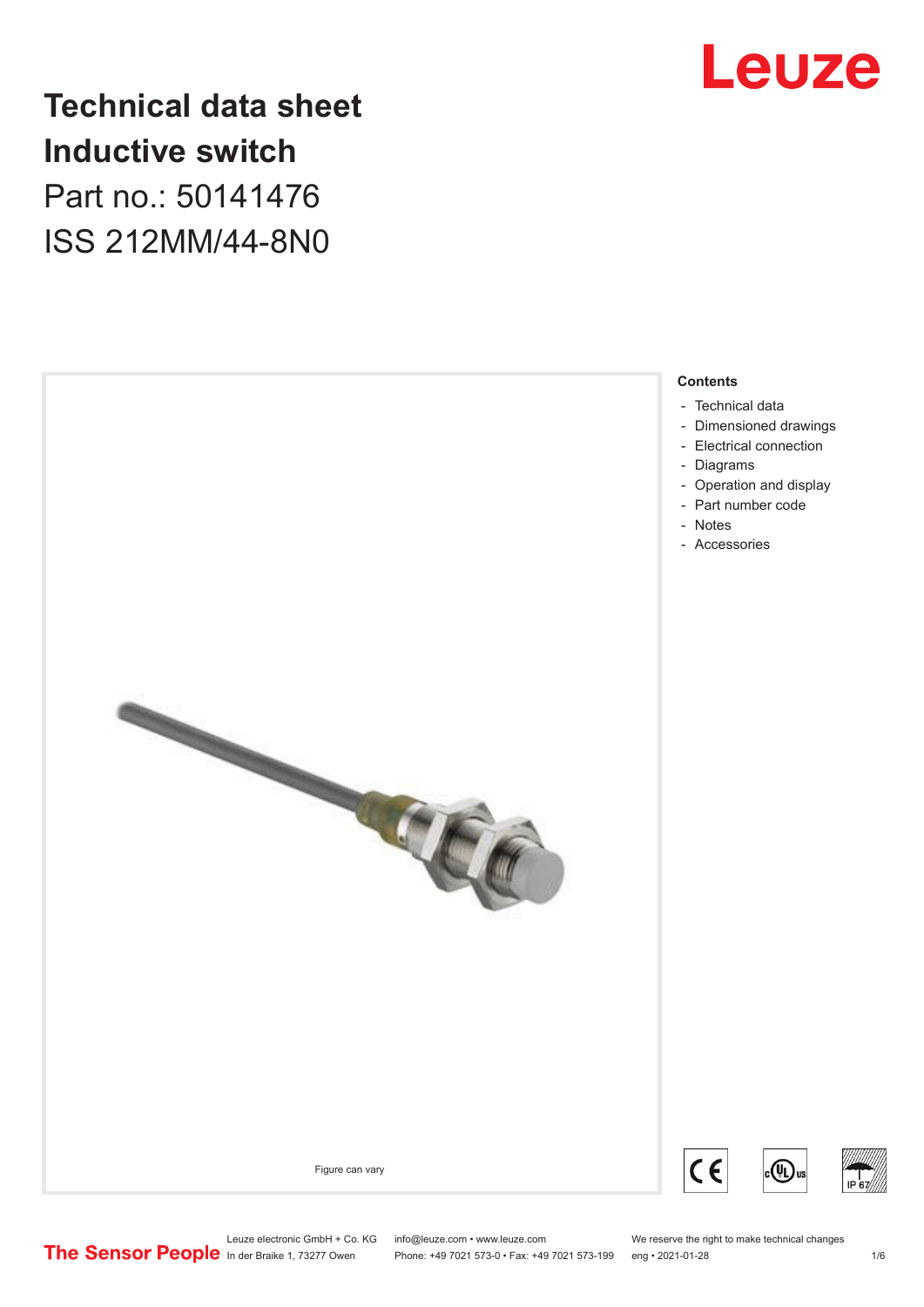# <span id="page-1-0"></span>**Technical data**

# Leuze

#### **Basic data**

|                              | <b>Dasic data</b>                                 |                              |
|------------------------------|---------------------------------------------------|------------------------------|
|                              | <b>Series</b>                                     | 212                          |
|                              | Typ. operating range limit S <sub>n</sub>         | 8 mm                         |
|                              | <b>Operating range S</b>                          | $06.48$ mm                   |
|                              |                                                   |                              |
|                              | <b>Special version</b>                            |                              |
|                              | <b>Special version</b>                            | Antivalent                   |
|                              |                                                   |                              |
|                              | <b>Characteristic parameters</b>                  |                              |
|                              | <b>MTTF</b>                                       | 750 years                    |
|                              | <b>Electrical data</b>                            |                              |
|                              |                                                   |                              |
|                              | Protective circuit                                | Polarity reversal protection |
|                              |                                                   | Short circuit protected      |
|                              |                                                   | Transient protection         |
|                              |                                                   |                              |
|                              | Performance data                                  |                              |
|                              | Supply voltage U <sub>B</sub>                     | 10  36 V, DC                 |
|                              | <b>Residual ripple</b>                            | 0  10 %, From U <sub>p</sub> |
|                              | <b>Open-circuit current</b>                       | 016mA                        |
|                              | Temperature drift, max. (in % of S <sub>r</sub> ) | 19 %                         |
|                              | Repeatability, max. (in % of S.)                  | 10 %                         |
|                              | <b>Switching hysteresis</b>                       | 20 %                         |
|                              |                                                   |                              |
|                              | Outputs                                           |                              |
|                              | Number of digital switching outputs 2 Piece(s)    |                              |
|                              |                                                   |                              |
|                              | <b>Switching outputs</b>                          |                              |
|                              | <b>Voltage type</b>                               | DC                           |
|                              | Switching current, max.                           | 200 mA                       |
|                              | Residual current, max.                            | $0.05$ mA                    |
|                              | Voltage drop                                      | $\leq$ 2 V                   |
|                              |                                                   |                              |
|                              | <b>Switching output 1</b>                         |                              |
|                              | <b>Switching element</b>                          | Transistor, PNP              |
|                              | <b>Switching principle</b>                        | NO contact - Antivalent      |
|                              |                                                   |                              |
|                              | <b>Switching output 2</b>                         |                              |
|                              | <b>Switching element</b>                          | Transistor, PNP              |
|                              | <b>Switching principle</b>                        | NC contact - Antivalent      |
|                              |                                                   |                              |
|                              | <b>Timing</b>                                     |                              |
|                              | <b>Switching frequency</b>                        | 2,000 Hz                     |
|                              | <b>Readiness delay</b>                            | 50 ms                        |
|                              |                                                   |                              |
|                              | <b>Connection</b>                                 |                              |
| <b>Number of connections</b> |                                                   | 1 Piece(s)                   |
|                              |                                                   |                              |
|                              | <b>Connection 1</b>                               |                              |
|                              | <b>Function</b>                                   | Signal OUT                   |
|                              |                                                   | Voltage supply               |
|                              | <b>Type of connection</b>                         | Cable                        |
|                              | Cable length                                      | 2,000 mm                     |
|                              | <b>Sheathing material</b>                         | <b>PVC</b>                   |
|                              | Cable color                                       | Gray                         |
|                              | <b>Number of conductors</b>                       | 4-wire                       |
|                              | Wire cross section                                | $0.25$ mm <sup>2</sup>       |
|                              |                                                   |                              |

#### **Mechanical data**

| Design                                                        | Cylindrical                     |
|---------------------------------------------------------------|---------------------------------|
| <b>Thread size</b>                                            | $M12 \times 1$ mm               |
| Dimension (Ø x L)                                             | 12 mm x 50.8 mm                 |
| <b>Type of installation</b>                                   | Non-embedded                    |
| <b>Housing material</b>                                       | Metal                           |
| <b>Metal housing</b>                                          | Nickel-plated brass             |
| Sensing face material                                         | Plastic, Polybutylene (PBT)     |
| Net weight                                                    | 69 g                            |
| <b>Housing color</b>                                          | Gray                            |
|                                                               | Silver                          |
| Type of fastening                                             | Mounting thread                 |
| <b>Standard measuring plate</b>                               | 24 x 24 mm <sup>2</sup> , Fe360 |
|                                                               |                                 |
| <b>Operation and display</b>                                  |                                 |
| Type of display                                               | LED                             |
| <b>Number of LEDs</b>                                         | 1 Piece(s)                      |
|                                                               |                                 |
| <b>Environmental data</b>                                     |                                 |
| Ambient temperature, operation                                | $-2570 °C$                      |
| Ambient temperature, storage                                  | $-30$ 80 °C                     |
|                                                               |                                 |
| <b>Certifications</b>                                         |                                 |
| Degree of protection                                          | IP 67                           |
| <b>Protection class</b>                                       | $\mathsf{II}$                   |
| <b>Certifications</b>                                         | c UL US                         |
| Test procedure for EMC in accordance EN 61000-4-2, -3, -4, -8 |                                 |
| with standard                                                 |                                 |
|                                                               |                                 |
| <b>Correction factors</b>                                     |                                 |
| <b>Aluminum</b>                                               | 0.5                             |
| <b>Stainless steel</b>                                        | 0.7                             |
| Copper                                                        | 0.3                             |
| <b>Brass</b>                                                  | 0.5                             |
| Fe360 steel                                                   | 1                               |
|                                                               |                                 |
| <b>Classification</b>                                         |                                 |
|                                                               |                                 |
| <b>Customs tariff number</b>                                  | 85365019                        |
| eCl@ss 5.1.4                                                  | 27270101                        |
| eCl@ss 8.0                                                    | 27270101                        |
| eCl@ss 9.0                                                    | 27270101                        |
| eCl@ss 10.0                                                   | 27270101                        |
| eCl@ss 11.0                                                   | 27270101                        |
| <b>ETIM 5.0</b>                                               | EC002714                        |
|                                                               |                                 |
| <b>ETIM 6.0</b>                                               | EC002714                        |
| <b>ETIM 7.0</b>                                               | EC002714                        |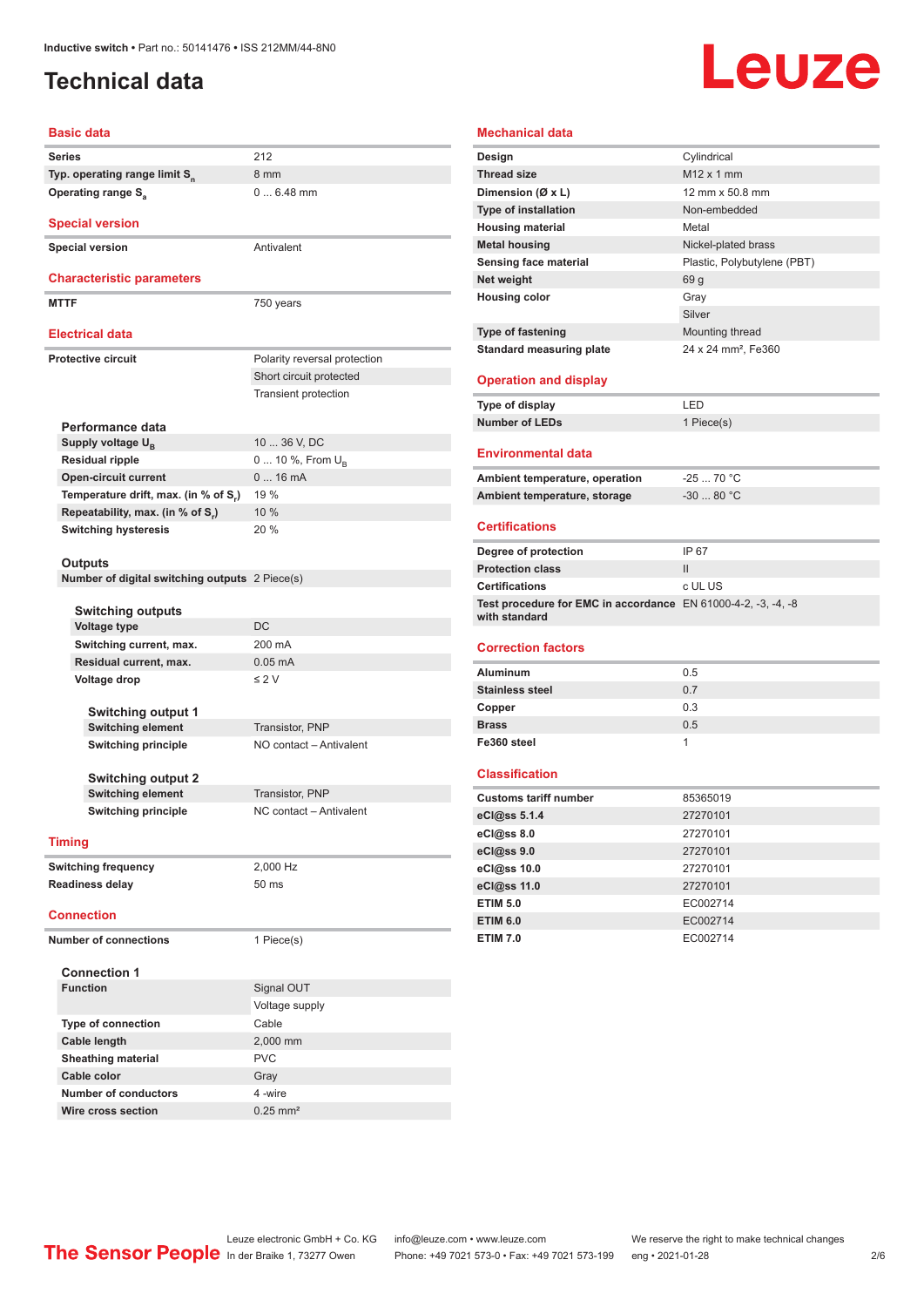<span id="page-2-0"></span>**Inductive switch •** Part no.: 50141476 **•** ISS 212MM/44-8N0

# **Dimensioned drawings**

All dimensions in millimeters







# **Electrical connection**

#### **Connection 1**

| <b>Function</b>             | Signal OUT<br>Voltage supply |
|-----------------------------|------------------------------|
| Type of connection          | Cable                        |
| Cable length                | 2,000 mm                     |
| <b>Sheathing material</b>   | <b>PVC</b>                   |
| Cable color                 | Gray                         |
| <b>Number of conductors</b> | 4 -wire                      |
| Wire cross section          | $0.25$ mm <sup>2</sup>       |

#### **Conductor color Conductor assignment**

| <b>Brown</b> | $V +$            |
|--------------|------------------|
| White        | OUT <sub>2</sub> |
| <b>Blue</b>  | <b>GND</b>       |
| <b>Black</b> | OUT <sub>1</sub> |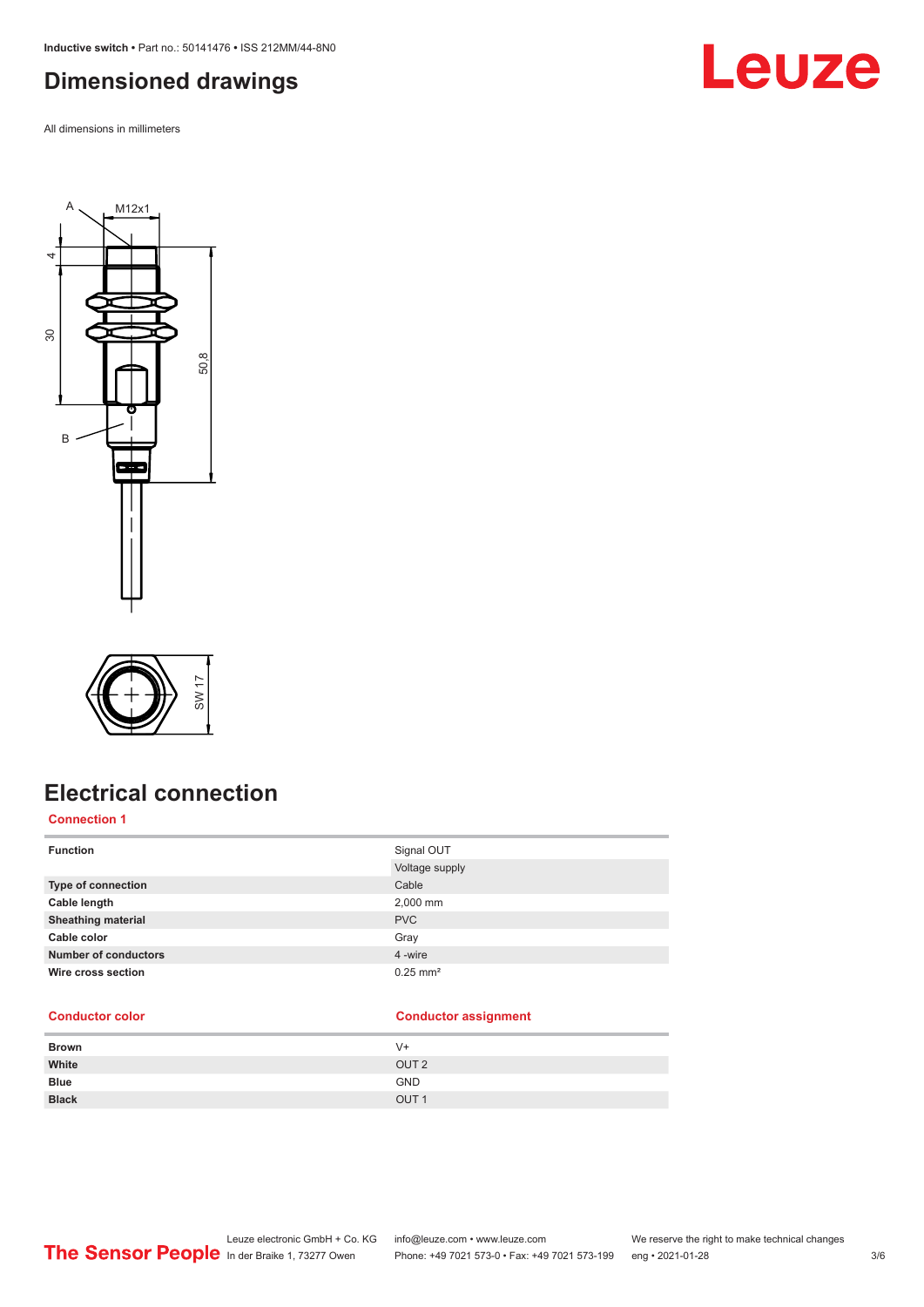# <span id="page-3-0"></span>**Diagrams**

# Leuze

### Non-embedded installation



S<sub>n</sub> [mm] Typ. operating range limit d Diameter / distance

# **Operation and display**

| <b>LED</b> | <b>Display</b>           | <b>Meaning</b>                   |
|------------|--------------------------|----------------------------------|
|            | Yellow, continuous light | Switching output/switching state |
|            | Yellow, flashing         | Overload - output                |

## **Part number code**

Part designation: **ISX YYY ZZ/AAA.BB-CCC-DDD-DDD**

| <b>ISX</b> | Operating principle / construction<br>IS: inductive switch, standard design<br>ISS: inductive switch, short construction                                                                                                                                                                                                                                                                                                                                                                                                                         |
|------------|--------------------------------------------------------------------------------------------------------------------------------------------------------------------------------------------------------------------------------------------------------------------------------------------------------------------------------------------------------------------------------------------------------------------------------------------------------------------------------------------------------------------------------------------------|
| <b>YYY</b> | <b>Series</b><br>203: series with $\varnothing$ 3 mm<br>204: series with $\varnothing$ 4 mm<br>205: series with M5 x 0.5 external thread<br>206: series with $\varnothing$ 6.5 mm<br>208: series with M8 x 1 external thread<br>212: series with M12 x 1 external thread<br>218: series with M18 x 1 external thread<br>230: series with M30 x 1.5 external thread<br>240: series in cubic design<br>244: series in cubic design<br>255: series with 5 x 5 mm <sup>2</sup> cross section<br>288: series with 8 x 8 mm <sup>2</sup> cross section |
| <b>ZZ</b>  | Housing / thread<br>MM: metal housing (active surface: plastic) / metric thread<br>FM: full-metal housing (active surface: stainless steel AISI 316L) / metric thread<br>MP: metal housing (active surface: plastic) / smooth (without thread)                                                                                                                                                                                                                                                                                                   |
| <b>AAA</b> | Output current / supply<br>4NO: PNP transistor, NO contact<br>4NC: PNP transistor, NC contact<br>2NO: NPN transistor, NO contact<br>2NC: NPN transistor, NC contact<br>1NO: relay, NO contact / AC/DC<br>1NC: relay, NC contact / AC/DC<br>44: 2 PNP transistor switching outputs, antivalent (NO + NC)<br>22: 2 NPN transistor switching outputs, antivalent (NO + NC)                                                                                                                                                                          |
| <b>BB</b>  | <b>Special equipment</b><br>n/a: no special equipment<br>5F: food version<br>5: housing material V2A (1.4305, AISI 303)                                                                                                                                                                                                                                                                                                                                                                                                                          |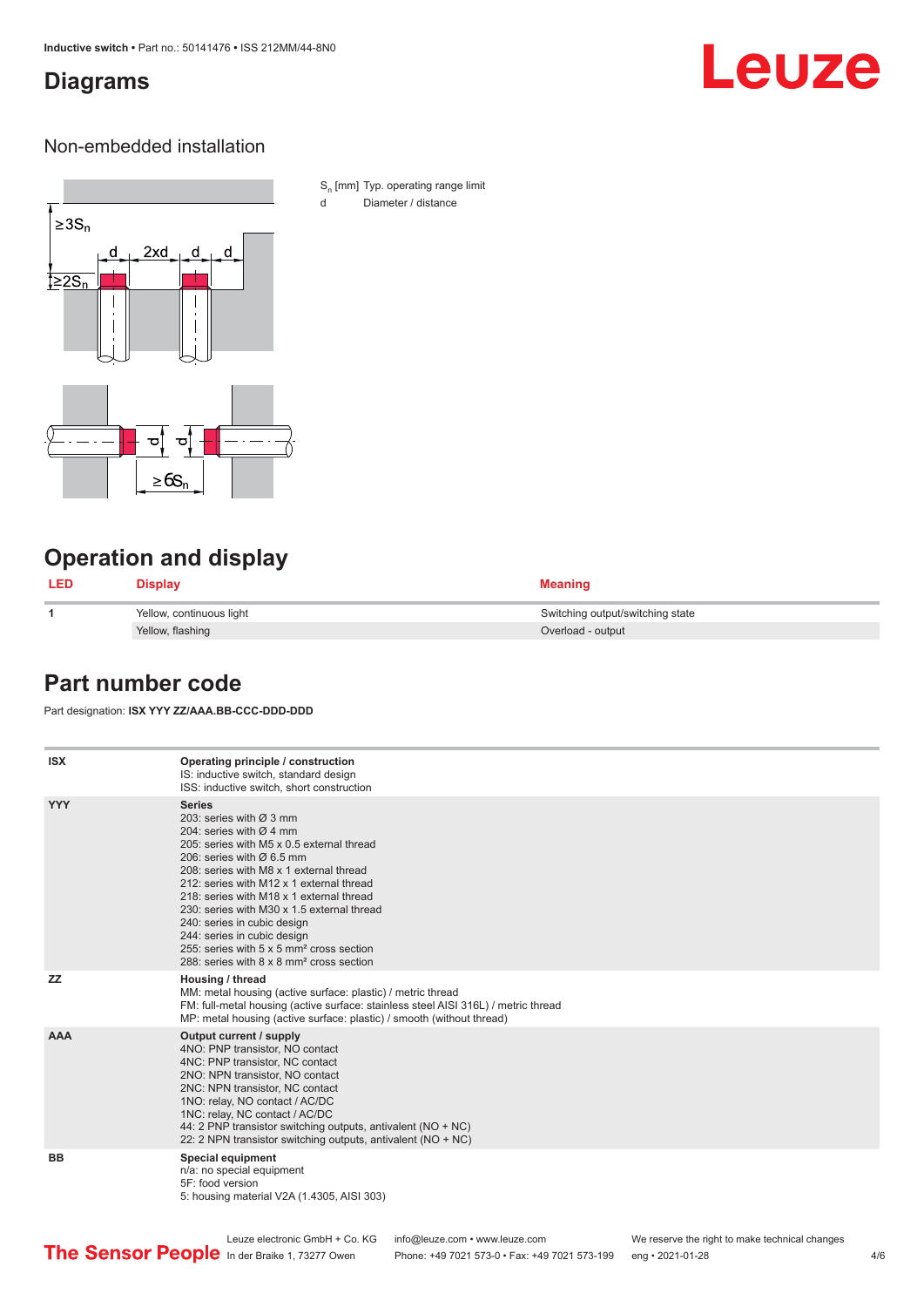# <span id="page-4-0"></span>**Part number code**



| <b>CCC</b> | Measurement range / type of installation<br>1E0: typ. range limit 1.0 mm / embedded installation<br>1E5: typ. range limit 1.5 mm / embedded installation<br>2E0: typ. range limit 2.0 mm / embedded installation<br>3E0: typ. range limit 3.0 mm / embedded installation<br>4E0: typ. range limit 4.0 mm / embedded installation<br>5E0: typ. range limit 5.0 mm / embedded installation<br>6E0: typ. range limit 6.0 mm / embedded installation<br>8E0: typ. range limit 8.0 mm / embedded installation<br>10E: typ. range limit 10.0 mm / embedded installation<br>12E: typ. range limit 12.0 mm / embedded installation<br>15E: typ. range limit 15.0 mm / embedded installation<br>20E: typ. range limit 20.0 mm / embedded installation<br>22E: typ. range limit 22.0 mm / embedded installation<br>2N5: typ. range limit 2.5 mm / non-embedded installation<br>4N0: typ. range limit 4.0 mm / non-embedded installation<br>8N0: typ. range limit 8.0 mm / non-embedded installation<br>10N: typ. range limit 10.0 mm / non-embedded installation<br>12N: typ. range limit 12.0 mm / non-embedded installation<br>14N: typ. range limit 14.0 mm / non-embedded installation<br>15N: typ. range limit 15.0 mm / non-embedded installation<br>20N: typ. range limit 20.0 mm / non-embedded installation<br>22N: typ. range limit 22.0 mm / non-embedded installation<br>25N: typ. range limit 25.0 mm / non-embedded installation<br>40N: typ. range limit 40.0 mm / non-embedded installation |
|------------|---------------------------------------------------------------------------------------------------------------------------------------------------------------------------------------------------------------------------------------------------------------------------------------------------------------------------------------------------------------------------------------------------------------------------------------------------------------------------------------------------------------------------------------------------------------------------------------------------------------------------------------------------------------------------------------------------------------------------------------------------------------------------------------------------------------------------------------------------------------------------------------------------------------------------------------------------------------------------------------------------------------------------------------------------------------------------------------------------------------------------------------------------------------------------------------------------------------------------------------------------------------------------------------------------------------------------------------------------------------------------------------------------------------------------------------------------------------------------------------------------|
| <b>DDD</b> | <b>Electrical connection</b><br>n/a: cable, standard length 2000 mm<br>S12: M12 connector, 4-pin, axial<br>200-S12: cable, length 200 mm with M12 connector, 4-pin, axial<br>200-S8.3: cable, length 200 mm with M8 connector, 3-pin, axial<br>S8.3: M8 connector, 3-pin, axial                                                                                                                                                                                                                                                                                                                                                                                                                                                                                                                                                                                                                                                                                                                                                                                                                                                                                                                                                                                                                                                                                                                                                                                                                   |

# **Notes**



#### **Observe intended use!**

 $\%$  This product is not a safety sensor and is not intended as personnel protection.

005-S8.3: cable, length 500 mm with M8 connector, 3-pin, axial

 $\%$  The product may only be put into operation by competent persons.

050: cable, standard length 5000 mm, 3-wire

 $\%$  Only use the product in accordance with its intended use.



#### **For UL applications:**

 $\%$  For UL applications, use is only permitted in Class 2 circuits in accordance with the NEC (National Electric Code).